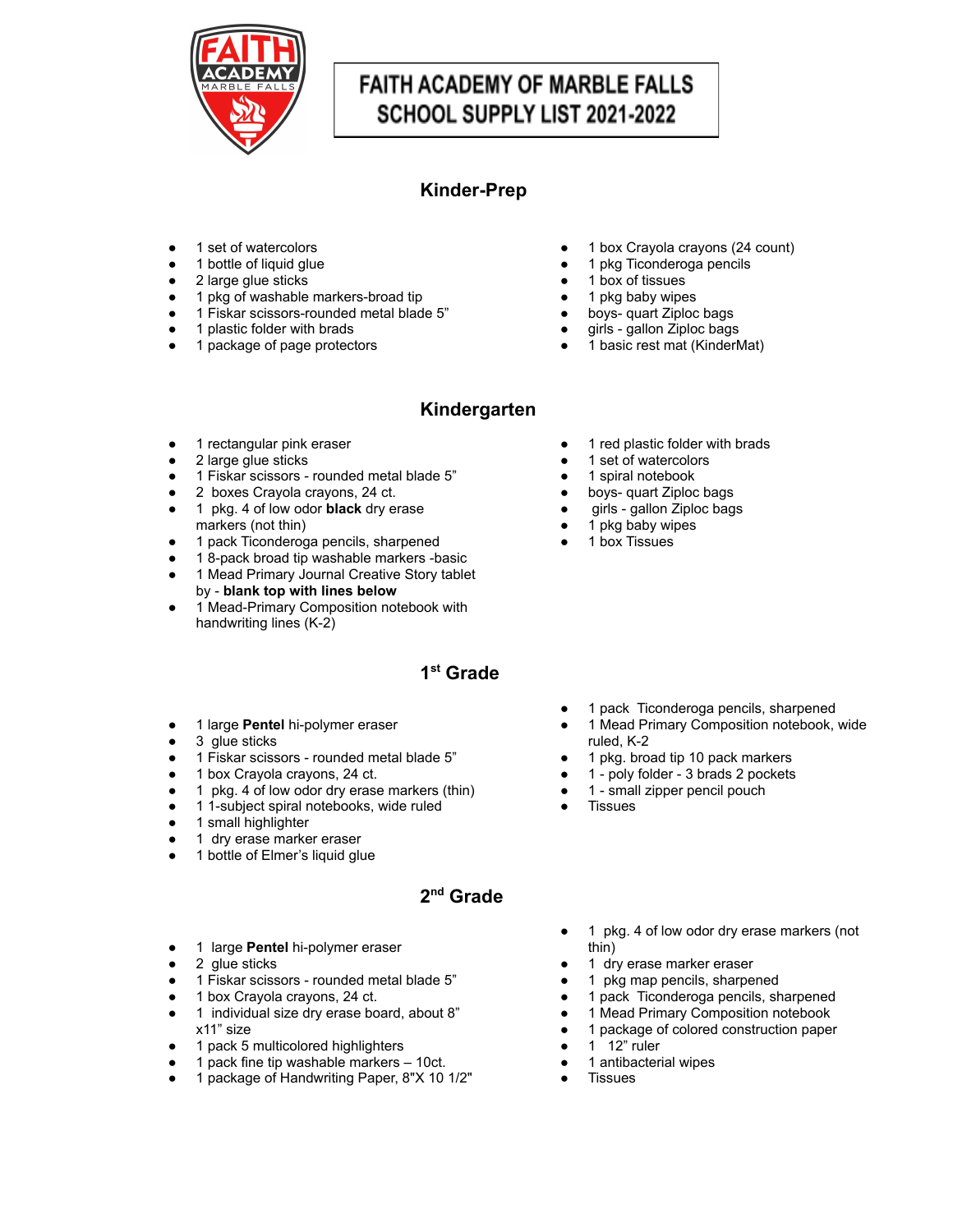## **FAITH ACADEMY OF MARBLE FALLS** SCHOOL SUPPLY LIST 2021-2022

#### **3 rd Grade**

- Wide ruled notebook paper (replenished during the year)
- 10 count **Ticonderoga** pencils
- 1 ruler, inches & metric
- 2 glue sticks
- 2 highlighters
- 1 pkg. map pencils
- 1 student scissors
- 2 lg. erasers **Pentel** hi-polymer
- 1 package cap erasers **Pentel** hi-polymer
- 1 24 ct. box crayons
- 1 pencil box (to be left at school)
- 1 (1 1/2") 3-ring binder
- 1 pkg. 5 tab dividers with pockets
- 4 count black fine tip Expo markers
- Expo whiteboard eraser
- 1 individual size dry erase board, about 8" x11" size
- Post-It flags poly, NOT paper (60 count or more)
- 3 composition journals (wide ruled) NOT spiral
- 1 bottle liquid glue
- 1 antibacterial wipes
- 2 boxes of Tissues

● 1 pkg. 8 tab dividers

1 antibacterial wipes

1 black Sharpie

hole punched)

**Tissues** 

● 10 count Crayola washable classic markers

● 1 package cap erasers **Pentel** hi-polymer

● 1 folder(not plastic) any color (pockets and 3

1 plastic folder with pockets and brads 2 (1") 3-ring binders (2 different colors)

#### **4 th Grade**

- 2 packages of Wide ruled notebook paper
- 1 pencil box or zipper supply bag
- 2 spiral notebooks wide ruled
- 2 pkgs. 18 count of **Ticonderoga** pencils
- 1 clear ruler, inches & metric
- 2 glue sticks
- 2 highlighters
- 1 pkg. 12 ct. map pencils
- 1 student scissors
- 1 lg. eraser **Pentel** hi-polymer
- Bible (not electronic)
- 1 pkg.ALL BLACK Expo markers (fine tip)
- 1 red grading pencil or pen

#### **5 th Grade**

- 4 pkgs Wide ruled notebook paper
- 2 one subject wide ruled spirals
- **•** 1 composition notebook
- 3 pkgs. of **Ticonderoga** pencils, sharpened
- 1 clear ruler, inches & metric
- 1 clear protractor
- 1 glue stick
- 2 highlighters
- 1 handheld pencil sharpener
- 1 pkg.12 ct. map pencils
- 1 student scissors
- 1 large eraser **Pentel** hi-polymer
- $1(2")$  3-ring binder
- $\bullet$  1 (1") 3-ring binder
- I package mini post-its
- 1 pkg. black Expo markers (fine tip)
- 1 pencil box or zipper supply bag
- 2 packages index cards
- 2 red grading pens
- 1 package cap erasers **Pentel** high-polymer
- 1 plastic folder (3 hole w pockets-no brads)
- **Bible**
- 1 baby wipes
- 1 hand sanitizer
- **Tissues**
- 2 pkg. 8 tab dividers